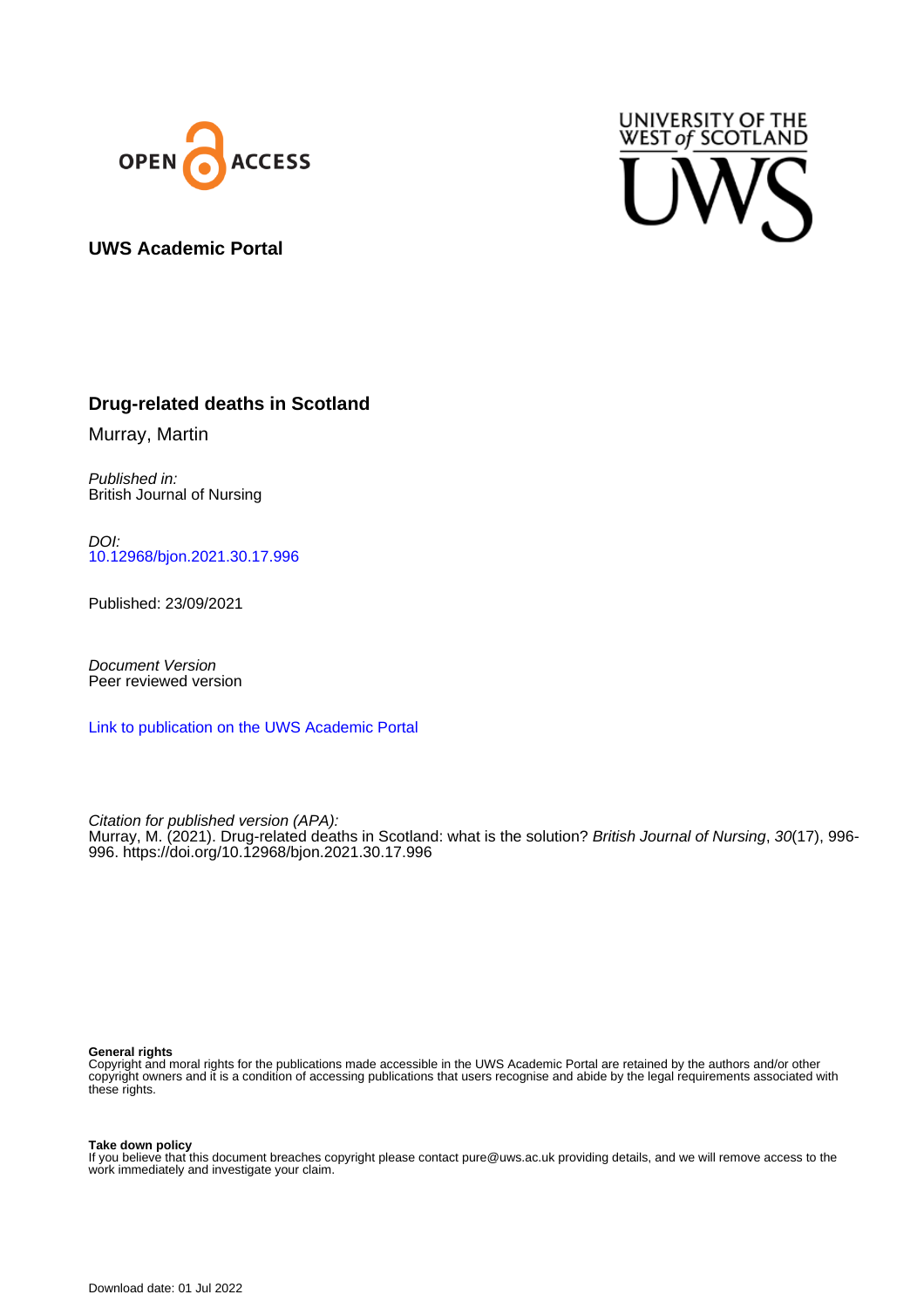"This document is the Accepted Manuscript version of a Published Work that appeared in final form in British Journal of Nursing, copyright © MA Healthcare, after peer review and technical editing by the publisher. To access the final edited and published work see https://doi.org/10.12968/bjon.2021.30.17.996."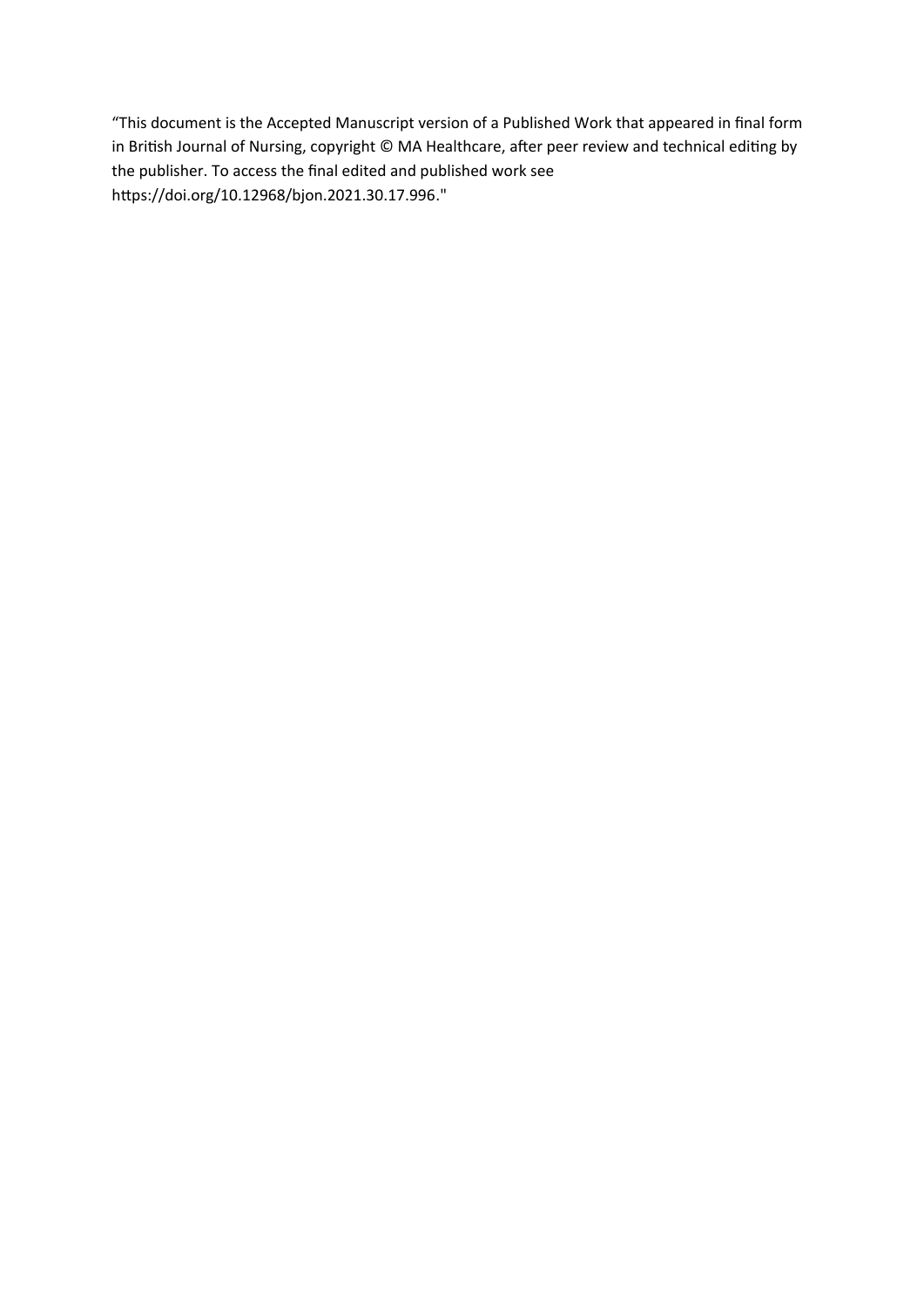Last week the drugs death figures for Scotland for 2020 were published and yet again records were broken. There were 1,339 drug related deaths in Scotland in 2020, a 5% increase on the previous year and the largest number of drugs related deaths since records began in 1996. Drug deaths in Scotland are three and half time the rate for the UK as a whole and Greater Glasgow and Clyde was the Health Board with the highest drug death rate (National Records of Scotland, 2021).

Despite politicians playing the blame game, no one really knows for sure why Scotland in general and Glasgow in particular has such a serious drug problem. Illegal drugs are not the only health problem associated with Glasgow. The residents of Glasgow and the surrounding areas have lower life expectancy and poorer health than the residents of the rest of the United Kingdom. Even compared to other post-industrial cities such as Liverpool and Manchester, Glasgow has significantly higher mortality and morbidity (Glasgow Centre for Population Health, 2010). Several hypothesis have been suggested to explain this; these include a greater degree of deindustrialisation compared to other cities, poor social housing and religious sectarianism.

Whatever the cause or causes of poor health and a severe drug problem, solutions or tools need to be found that will reduce the drug related deaths in Glasgow and the rest of Scotland. One such tool that may possibly reduce drug deaths is a Medically Supervised Injecting Facility (MSIF).

MSIFs are facilities in which people can inject illicit drugs that they have acquired elsewhere, in a clean environment that is relatively safe, where there are doctors and nurses on site to give advice and initiate emergency medical treatment.

The world's first legally sanctioned drug consumption facility evolved in Berne, Switzerland in the late 1980s. A café had been set up for people who inject drugs who were unwelcome elsewhere. Customers of the café began to use it as a safe place to inject heroin and after discussion with law enforcement agencies, safe injecting in the cafe was legally sanctioned. According to the European Monitoring Centre for Drugs and Drug Addiction (EMCDDA), as of April 2018 there were 93 MSIFs operating worldwide, 90 of them in Europe, 2 in Canada and 1 in Australia (European Monitoring Centre for Drugs and Drug Addiction, 2018, 3).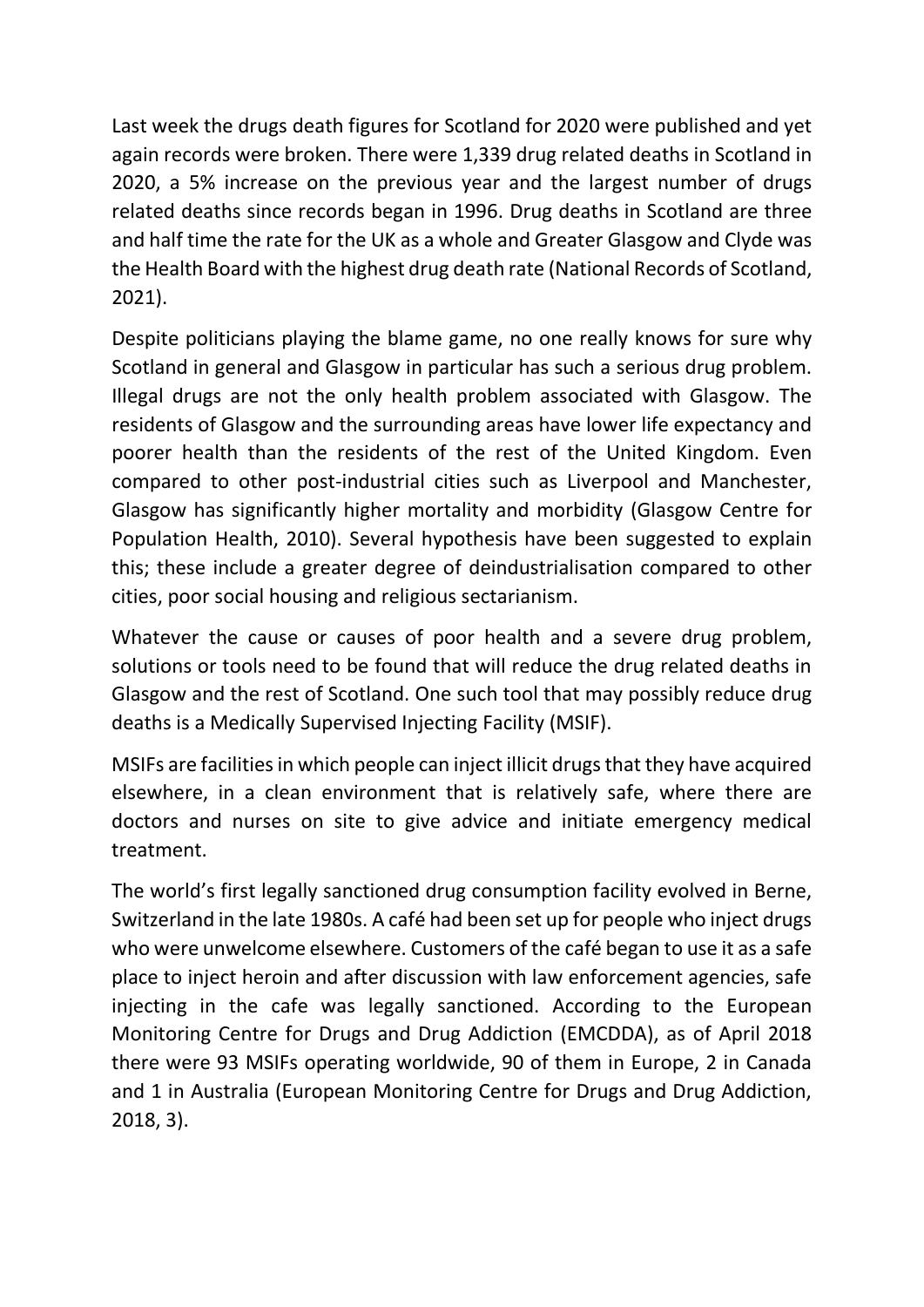The Scottish Government has proposed the introduction of an MSIF in Glasgow. In 2017 a request was made to the Lord Advocate for an exemption to the Misuse of Drugs Act (1971) so that those using an MSIF would not be arrested for possession of illicit drugs. The Lord Advocate replied that he did not have the authority to grant such an exemption and the matter was referred to the Home Office. The Home Office stated that the UK Government had no intention to change the law to enable the establishment of an MSIF. The proposal remains in a legal deadlock

However, a former outreach worker established a mobile safe injecting space in Glasgow in 2020. In October 2020 Peter Krykant, who runs the service was charged with obstructing police officers and cautioned (Busby, 2020). Despite this, the police have not closed down this service and Mr Krykant continues to campaign for a change in the law so that a legally sanctioned MSIF can operate in Scotland (McGivern, 2020).

Whether or not Peter Krykant is successful in his campaign, something needs to change. A death rate that has been increasing since records began and is now at 1,339 in a year, is totally unacceptable. The introduction of an MSIF will not completely solve the problem but it will go some way to reducing the number of drugs related deaths in Scotland.